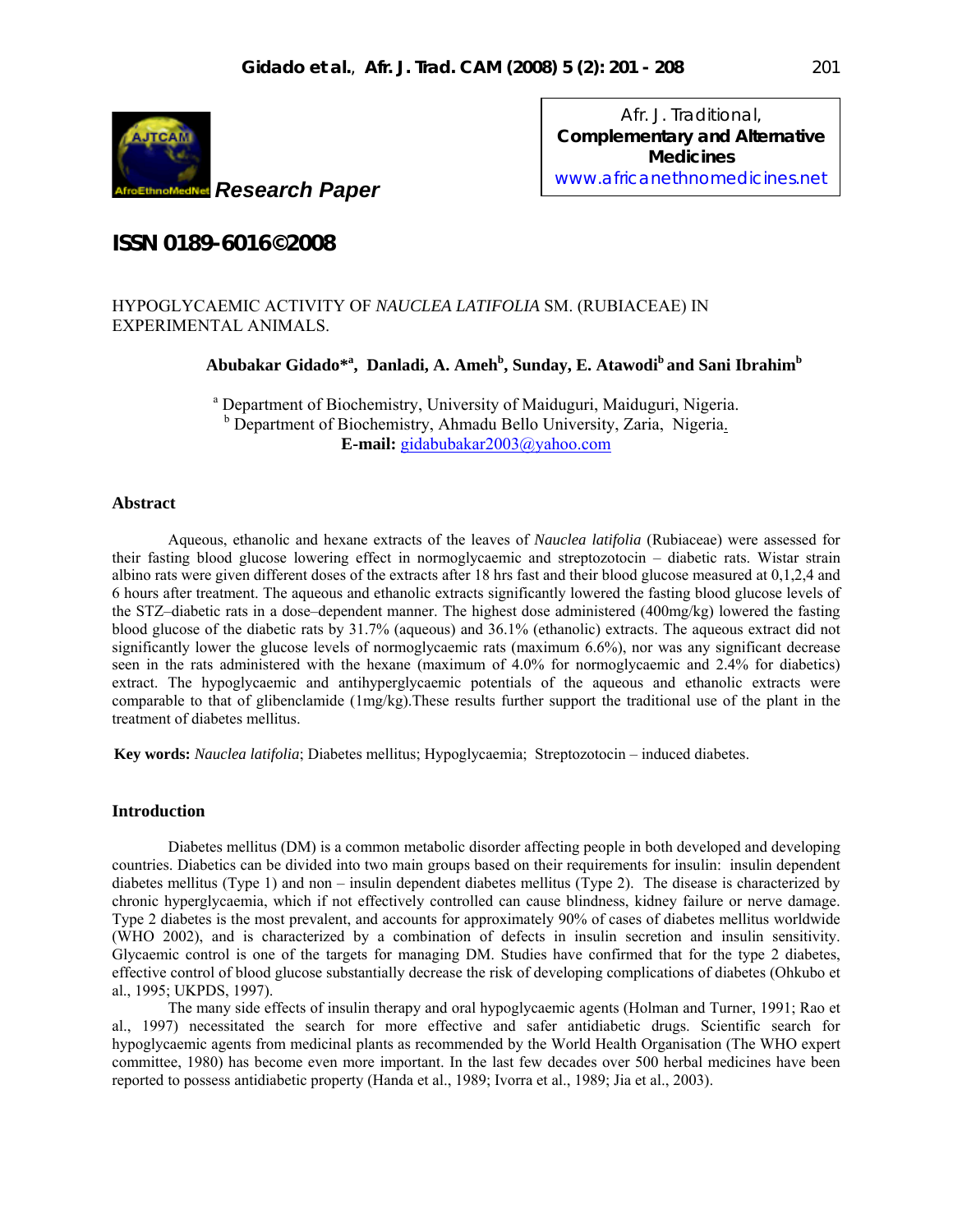*Nauclea latifolia* Smith ( Rubiaceae ) is a straggling shrub or small tree native to tropical Africa and Asia. It is reported to be used in the treatment of malaria (kokwaro, 1976; Akubue and Mittal, 1982; Boye, 1990), GIT disorders (Madubunyi, 1995), sleeping sickness (Kerharo, 1974), prolong menstrual flow (Elujoba, 1995) and hypertension (Akubue and Mittal, 1982). Different parts of *N. latifolia* are commonly prescribed traditionally as a remedy for diabetes mellitus. The veracity of these claims has not been established scientifically. Recently, we reported the antidiabetic property of the aqueous extract of the leaves of the plant (Gidado et al., 2005). In this study, we compare the fasting blood glucose lowering effect of different doses of aqueous, ethanolic and hexane extracts of the leaves of *N. latifolia* on both normal and streptozotocin-induced diabetic rats.

# **Materials and Methods Plant material**

Fresh leaves of *N. latifolia* were collected from Ahmadu Bello University main campus. It was identified and authenticated at the herbarium unit of Biological Sciences, Department, A.B.U. Zaria. It was identical with the voucher specimen (No. 1268) previously deposited at the herbarium. The leaves were dried under the shade and ground into powder with pestle and mortar.

# **Extract preparation**

The different extracts were prepared by soaking 200g of the powder of *N. latifolia* leaves in 1 liter of water, 95% ethanol or hexane in different glass Jars for 2 days at room temperature. The extract was filtered and the process repeated three times. The extracts were concentrated at a lower temperature (<50°C) under reduced pressure on a rotary evaporator. The percentage yields of the extracts were 13.4, 16.7 and 3.2% w / w respectively for water, ethanol and hexane.

# **Animals**

Wistar strain albino rats (150 – 200g) bred in the Department of Pharmacology and Clinical Pharmacy, faculty of Pharmaceutical Sciences A.B.U. Zaria, were used for the study. The animals were fed *ad libitum* with pellet diet (Vital feeds, Jos, Nigeria) and water. They were also kept and maintained under laboratory conditions of temperature, humidity and light  $(24 \pm 1 \degree C, 65\%$  and 12 h light/dark cycle) respectively. We followed the Guide for the Care and Use of Laboratory Animals, 1985, issued by the US Department of Health and Human Services, Public Health Service, National Institute of Health, NIH Publication No. 86-23.

#### **Induction of diabetes**

Diabetes was induced in overnight fasted rats by a single intraperitoneal injection of freshly prepared streptozotocin (STZ) (45mg / kg body weight) in 0.1M citrate buffer (pH 4.5) in a volume of 1ml / kg (Rakieten et al., 1963). Diabetes was confirmed in the STZ - treated rats by measuring the fasting blood glucose concentration 48 hours after STZ injection. Rats with fasting blood glucose of more than 200mg/dl were considered diabetic and included in the study after a stabilization period of 7 days.

#### **Experimental design**

To study the glucose–lowering effect of the different extracts, the rats were divided into nine groups of six animals each:

Group 1- Normal – untreated rats, Group 2- Diabetic- untreated rats, Group 3- Normal rats administered 100mg/kg bw of plant extract, Group 4- Normal rats administered 200mg/kg bw of plant extract, Group 5- Normal rats administered 400mg/kg bw of plant extract, Group 6- Diabetic rats administered 100mg/kg bw of plant extract, Group 7- Diabetic rats administered 200mg/kg bw of plant extract, Group 8- Diabetic rats administered 400mg/kg bw of plant extract, Group 9- Diabetic rats administered 1mg/kg bw of glibenclamide.

The rats were fasted for 18 hrs prior to extract administration. The extract suspended in distilled water was administered orally by intubation using a feeding tube (BMI, feeding tube, size 8). Groups 1and 2 were fed distilled water alone. Blood Samples for glucose estimation were collected in fluoridated eppendorff tubes from the rats' tail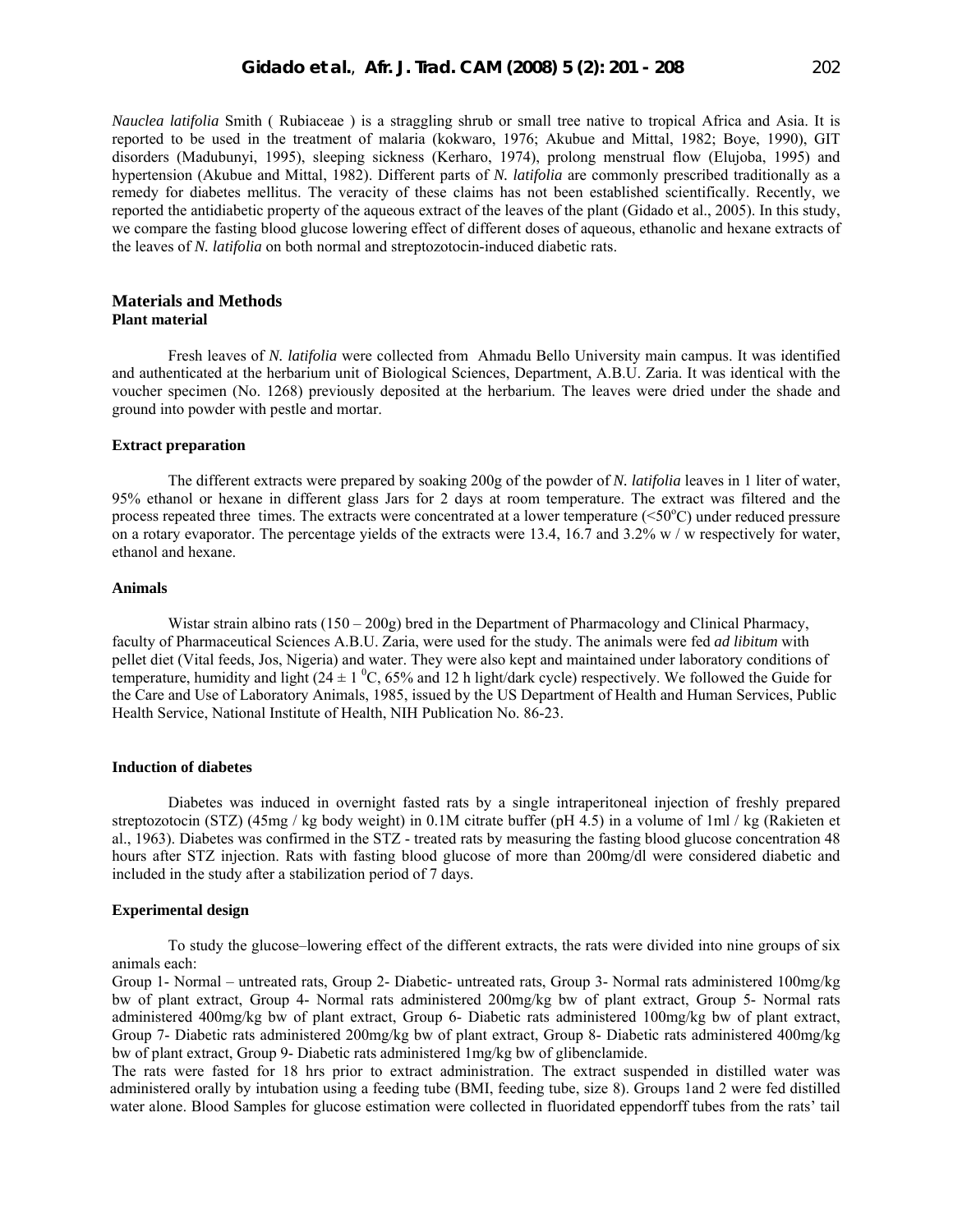vein at 0,1,2,4 and 6 hours after administering the extract, water or glibenclamide. Serum glucose concentration was determined based on the principle of Trinder (1969), using glucose oxidase kit (Randox, UK).

#### **Statistical Analysis**

The results are presented as mean  $\pm$  standard error of the mean (S.E.M.). Mean blood glucose values at 0,1,2,4 and 6 hours were compared using one way analysis of variance (one-way ANOVA). Differences between two means was analysed by the student's  $t - test$ .

## **Results**

#### **Effects of the aqueous extract on fasting blood glucose.**

The effect of different doses of the aqueous fraction of *N. latifolia* leaves on fasting blood glucose of normoglycaemic and STZ–diabetic rats is shown in Table 1. The three different doses administered to normal rats produced slight insignificant decreases in fasting blood glucose. In diabetic rats, the extract significantly  $(P<0.05)$ lowered their fasting blood glucose with the group administered 400mg / kg body weight showing the maximum reduction of 31.7% 4 hrs after treatment.

# **Effects of the ethanolic extract on fasting blood glucose**

The effect of different doses of the ethanolic extract of *N. latifolia* leaves on fasting blood glucose of normoglycaemic and STZ –diabetic rats is shown in Table 2. The ethanolic extract significantly (P<0.05) lowered fasting blood glucose of both normal and diabetic rats. The 400mg/kg dose produced the maximal fall of 30.9% in normal and 36.1% in diabetic rats.

# **Effects of the hexane extract on fasting blood glucose.**

The effect of different doses of the hexane extract of *N. latifolia* leaves on fasting blood glucose of normoglycaemic and STZ-diabetic rats is shown in Table 3. Statistically (P>0.05) the hexane extract showed no lowering effect on blood glucose. A maximum of 4.0% and 2.4% decreases were observed in normal and diabetic rats respectively. STZ – diabetic rats treated with glibenclamide showed 35.0% fall in fasting blood glucose which is comparable to the diabetic rats administered 400mg/kg extracts of the aqueous and ethanolic extracts.

#### **Discussion and conclusion**

In this study streptozotocin (STZ) was used for the induction of diabetes mellitus. Streptozotocin is well known for its selective pancreatic β-cell cytotoxicity and has been widely used to induce diabetes mellitus in experimental rats (Aderibigbe et al., 2001; Ojewole, 2003; Malalavidhane et al., 2003). The persistent hyperglycaemia in the STZ-diabetic rats also indicates partial β-cells destruction. Treatment of normal and STZdiabetic rats with different doses of the leaves of *N. latifolia* extracted with water, 95% ethanol and hexane produced marked hypoglycaemic effects with the aqueous and ethanolic extracts (Tables 1 and 2). The ethanolic extract lowered the fasting blood glucose of both normal and STZ-diabetic rats. The 400mg/kg dose group showed the highest decrease in fasting blood glucose of both normal (30.9%) and diabetic (36.9%) rats.

The 36.9% reduction of fasting blood glucose of STZ-diabetic rats treated with 400mg/kg dose of ethanolic extract was found to be comparable with the 35.5% reduction observed with diabetic group treated with glibenclamide. Glibenclamide is often used as a standard drug in STZ-induced moderate diabetic models to compare antidiabetic properties of a variety of compounds (Andra-Cetto et al., 2000; Arulselvan and Subramanian, 2007). The exact chemical constituent(s) of the plant extract that is  $/$  are responsible for the hypoglycaemic effects are not known at present. Preliminary Phytochemical screening of the extracts (data not shown) revealed that the aqueous

and the ethanolic extracts contain alkaloids, flavonoids, steroids, saponins, glycosides, coumarins and carbohydrates. Coumarins, flavonoids, terpenoids and some other secondary plant metabolites have been reported to possess hypoglycaemic effect (Marles and Farnsworth, 1995; Ojewole, 2002).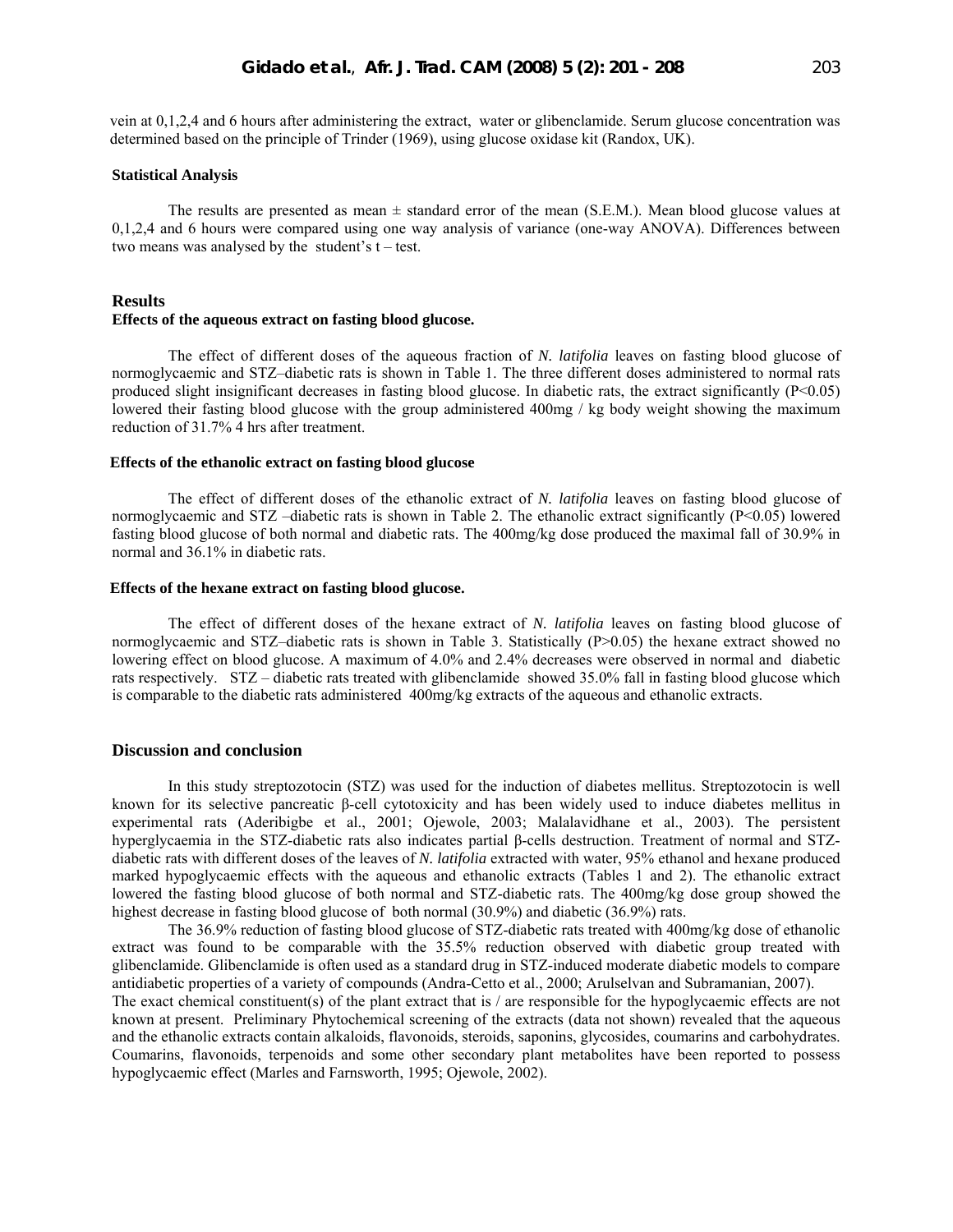| Treatment                               |                   |                                 |                               |                                      |                                  |
|-----------------------------------------|-------------------|---------------------------------|-------------------------------|--------------------------------------|----------------------------------|
|                                         | $\boldsymbol{0}$  |                                 | $\overline{2}$                | $\overline{4}$<br>6                  |                                  |
| Normal Control                          | 73.59± 2.21       | $73.16 \pm 2.06$                | 74.29± 2.24                   | 71.90±2.36                           | 71.47±1.54                       |
| Diabetic Control                        | $265.51 \pm 6.78$ | $270.51 \pm 8.36$               | $265.13 \pm 7.75$             | 264.74± 7.59                         | $266.28 \pm 6.85$                |
| Normal + $100mg/kg$                     | 68.47±1.74        | $68.75 \pm 2.28$                | $67.22 \pm 2.89$<br>$(1.8\%)$ | $64.72 \pm 2.17$<br>$(5.5\%)$        | $64.86 \pm 0.79$<br>$(5.3\%)$    |
| Normal + $200$ mg / kg                  | $74.53 \pm 2.14$  | 73.87±1.92                      | $74.67 \pm 2.58$              | $69.60 \pm 2.01$<br>$(6.6\%)$        | $71.731 \pm 1.44$<br>$(3.8\%)$   |
| Normal $+400$ mg / kg                   | $76.88 \pm 1.28$  | 73.44± 2.45<br>$(4.6\%)$        | 75.49±1.22<br>$(1.9\%)$       | $72.84 \pm 2.29$<br>$(5.4\%)$        | $73.57 \pm 1.30$<br>$(4.4\%)$    |
| Diabetic + 100 mg / kg                  | 237.60±2.10       | $230.67 \pm 3.32$<br>$(2.9\%)$  | 209.20±4.21**<br>(12%)        | 183.47±7.07***<br>$(22.8\%)$         | $235.60 \pm 2.98$<br>$(0.8\%)$   |
| Diabetic + $200$ mg / kg                | 270.93±14.23      | 248.53±12.34<br>$(8.3\%)$       | 213.73±8.29**<br>$(21.1\%)$   | 188.93±12.21**<br>$(30.3\%)$         | 218.93±9.63*<br>$(19.2\%)$       |
| Diabetic + $400$ mg / kg                | 303.26±10.72      | 266.48±10.69*<br>$(12.1\%)$     | 234.61±13.08**<br>$(22.6\%)$  | $207.13 \pm 14.62$ ***<br>$(31.7\%)$ | 249.62±10.64**<br>$(17.7\%)$     |
| Diabetic + Glibenclamide $(1mg/$<br>kg) | 274.03±13.89      | $249.11 \pm 12.55$<br>$(9.1\%)$ | 228.87± 12.30*<br>$(16.5\%)$  | 178.10±10.28***<br>$(35.0\%)$        | $206.35 \pm 11.88$ **<br>(24.7%) |

Table 1: Effect of different doses of aqueous fraction of the leaves of *Nauclea latifolia* on fasting blood glucose levels (mg/dl) of normal and diabetic rats (Mean  $\pm$  SEM). n=6

Values in parenthesis are percentage of decreases in blood glucose<br>  $\begin{array}{c}\n\star \quad P \leq 0.05 \text{ compared with the initial level of blood glucose } (0 \text{ h})\n\end{array}$ 

P <0.05 compared with the initial level of blood glucose (0 h) in the respective group

\*\* P <0.01 compared with the initial level of blood glucose (0 h) in the respective group

\*\*\* P < 0.001 compared with the initial level of blood glucose (0 h) in the respective grou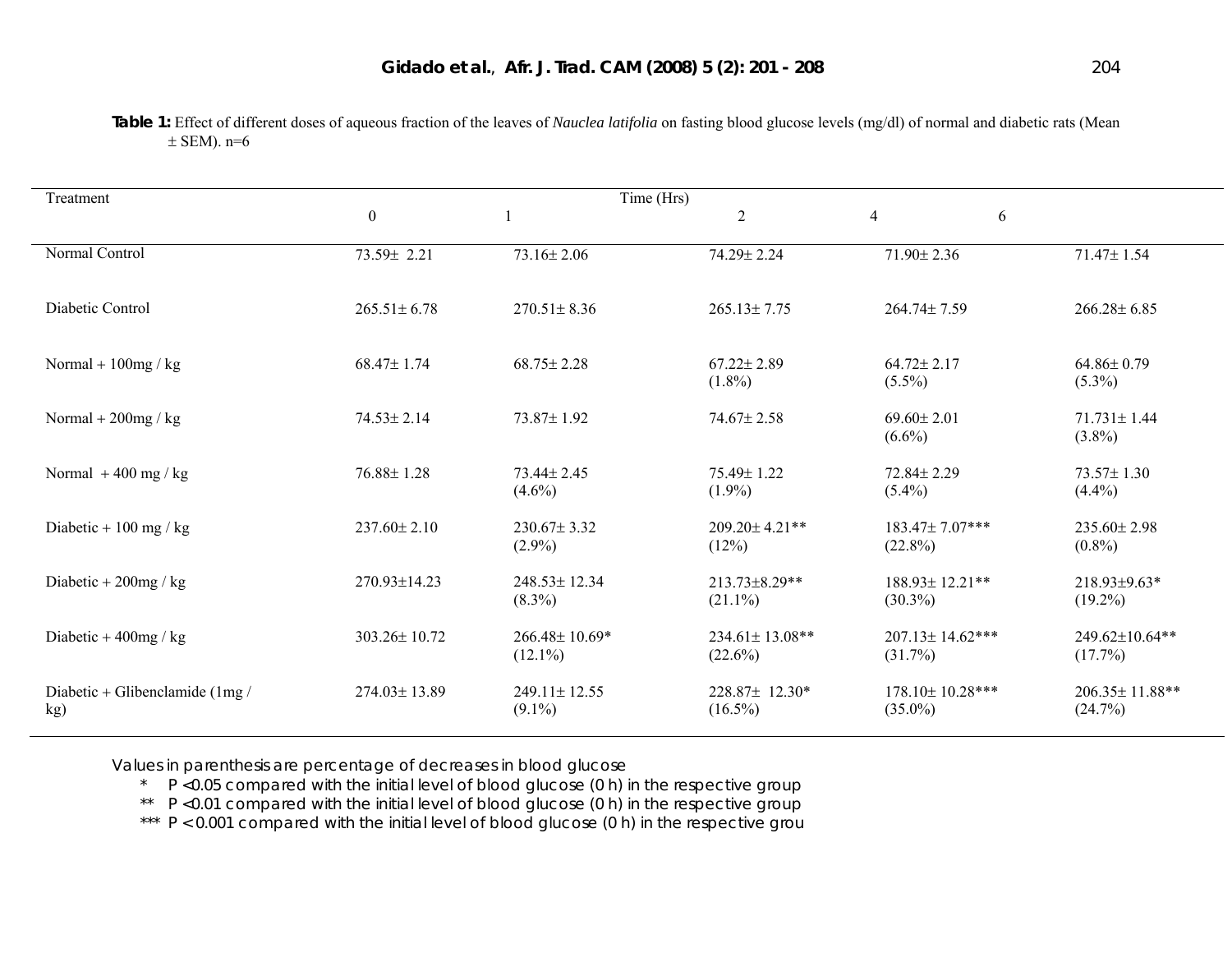Treatment Time (Hrs)  $0 \qquad \qquad 1 \qquad \qquad 2 \qquad \qquad 4 \qquad \qquad 6$ Normal Control 71.47± 1.54 73.59± 2.21 73.16± 2.06 74.29± 2.24 71.90± 2.36 71.47± 1.54 Diabetic Control 265.51± 6.78 270.51± 8.36 265.13± 7.75 264.74± 7.59 266.28± 6.85 Normal + 100mg / kg 77.04± 1.76 74.93± 1.44  $(2.7\%)$ 68.56± 1.52\*\*  $(11.0\%)$  $62.44 \pm 0.71$ \*\*\*  $(19.0\%)$ 70.60± 1.56\*  $(8.4\%)$ Normal + 200mg / kg 73.75± 1.78 70.83± 2.16(4.0%) 64.58± 1.34\*\*(12.4%) 55.00± 0.78\*\*\*  $(25.4\%)$ 56.53± 1.64\*\*\*  $(23.3\%)$ Normal + 400 mg / kg 77.78± 2.92 70.00± 2.55  $(10.0\%)$ 59.31± 1.30\*\*\*  $(23.7\%)$ 53.75±1.53\*\*\* (30.9%) 62.78± 1.99\*\*  $(19.3\%)$ Diabetic + 100 mg / kg 253.33± 4.91 243.07± 4.34  $(4.1\%)$ 228.53± 2.85\*\*  $(9.8\%)$  $216.13 \pm 6.91$ \*\*  $(14.7\%)$ 223.60± 7.86\*\*  $(11.7\%)$ Diabetic + 200mg / kg 276.87±3.99 256.40± 5.75\*  $(7.4\%)$ 233.60±2.56\*\*\*  $(15.6\%)$  $212.13 \pm 0.34$ \*\*\*  $(23.4\%)$ 186.27±7.57\*\*\*  $(32.7\%)$ Diabetic + 400mg / kg 360.39± 7.22 335.26± 9.37  $(7.0\%)$ 296.54± 8.39\*\*\*  $(17.7\%)$ 251.92± 7.27\*\*\* (30.1%) 230.39±4.65\*\*\*  $(36.9\%)$ Diabetic + Glibenclamide (1mg / kg) 274.03± 13.89 249.11± 12.55  $(9.1\%)$ 228.87± 12.30\*  $(16.5\%)$ 178.10± 10.28\*\*\*  $(35.0\%)$ 206.35± 11.88\*\*  $(24.7\%)$ 

**Table 2:** Effect of different doses of ethanolic fraction of the leaves of *Nauclea latifolia* on fasting blood glucose levels (mg/dl) of normal and diabetic rats (Mean  $\pm$  SEM). n=6

Values in parenthesis are percentage of decreases in blood glucose<br> $\uparrow$   $\uparrow$   $\uparrow$   $\uparrow$   $\uparrow$  0.05 compared with the initial level of blood glucose (0.b)

P <0.05 compared with the initial level of blood glucose (0 h) in the respective group

\*\* P <0.01 compared with the initial level of blood glucose (0 h) in the respective group

\*\*\* P < 0.001 compared with the initial level of blood glucose (0 h) in the respective group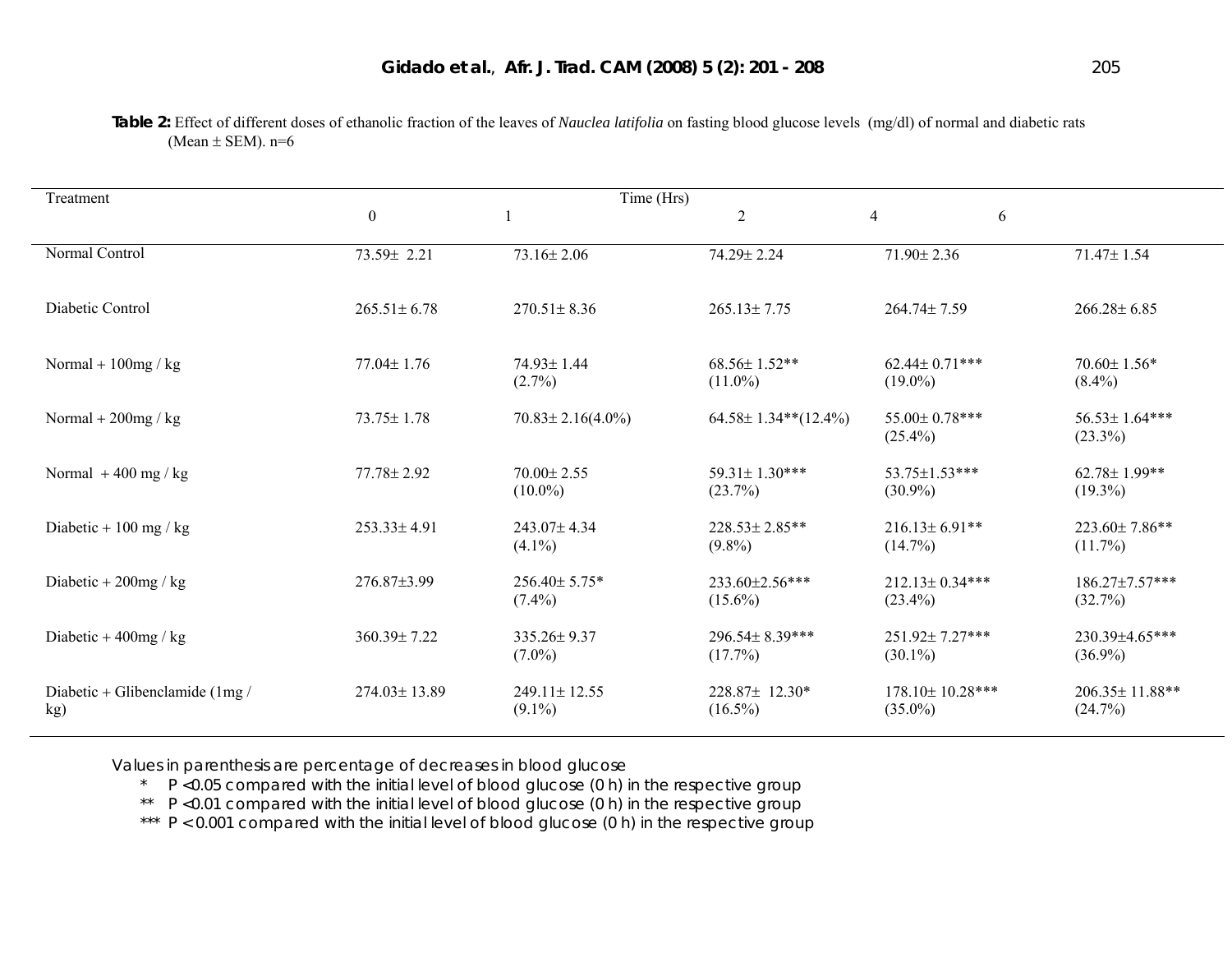| Treatment                               |                   |                           |                                  |                               |                               |
|-----------------------------------------|-------------------|---------------------------|----------------------------------|-------------------------------|-------------------------------|
|                                         | $\boldsymbol{0}$  |                           | $\overline{2}$<br>$\overline{4}$ | 6                             |                               |
| Normal Control                          | 73.59± 2.21       | $73.16 \pm 2.06$          | 74.29± 2.24                      | 71.90±2.36                    | 71.47± 1.54                   |
| Diabetic Control                        | $265.51 \pm 6.78$ | $270.51 \pm 8.36$         | $265.13 \pm 7.75$                | 264.74±7.59                   | $266.28 \pm 6.85$             |
| Normal + $100mg$ / kg                   | 74.39± 1.65       | $73.17 \pm 1.48$          | $73.04 \pm 0.95$                 | 72.49± 1.53                   | 72.36±1.48<br>$(2.7\%)$       |
| Normal + $200$ mg / kg                  | 74.58±1.96        | $75.14 \pm 1.85$          | $72.60 \pm 1.36$                 | $72.32 \pm 2.42$              | $71.61 \pm 2.00$<br>$(4.0\%)$ |
| Normal $+400$ mg / kg                   | $75.52 \pm 2.10$  | $73.81 \pm 1.95$          | 75.49± 2.37                      | $72.97 \pm 2.86$              | $72.83 \pm 2.63$<br>$(3.6\%)$ |
| Diabetic + 100 mg / kg                  | 243.14±7.66       | 249.44± 5.33              | 250.00±5.04                      | $245.52 \pm 6.02$             | 247.06±7.64                   |
| Diabetic + $200$ mg / kg                | 272.31±11.86      | 278.85±13.41              | 272.05±12.47                     | 273.46±10.74                  | 266.80±12.29<br>$(2.0\%)$     |
| Diabetic + $400$ mg / kg                | 264.49±10.97      | $268.85 \pm 10.83$        | 261.79±12.18                     | 258.34±11.64                  | 258.21±11.02<br>$(2.4\%)$     |
| Diabetic + Glibenclamide $(1mg/$<br>kg) | 274.03±13.89      | 249.11±12.55<br>$(9.1\%)$ | 228.87± 12.30*<br>$(16.5\%)$     | 178.10±10.28***<br>$(35.0\%)$ | 206.35±11.88**<br>(24.7%)     |

**Table 3:** Effect of different doses of hexane fraction of the leaves of *Nauclea latifolia* on fasting blood glucose levels (mg/dl) of normal and diabetic rats (Mean  $\pm$  SEM). n=6

Values in parenthesis are percentage of decreases in blood glucose<br>A D < 0.05 compared with the initial level of blood glucose (0.b) is

P <0.05 compared with the initial level of blood glucose (0 h) in the respective group

\*\* P <0.01 compared with the initial level of blood glucose (0 h) in the respective group

\*\*\* P < 0.001 compared with the initial level of blood glucose (0 h) in the respective group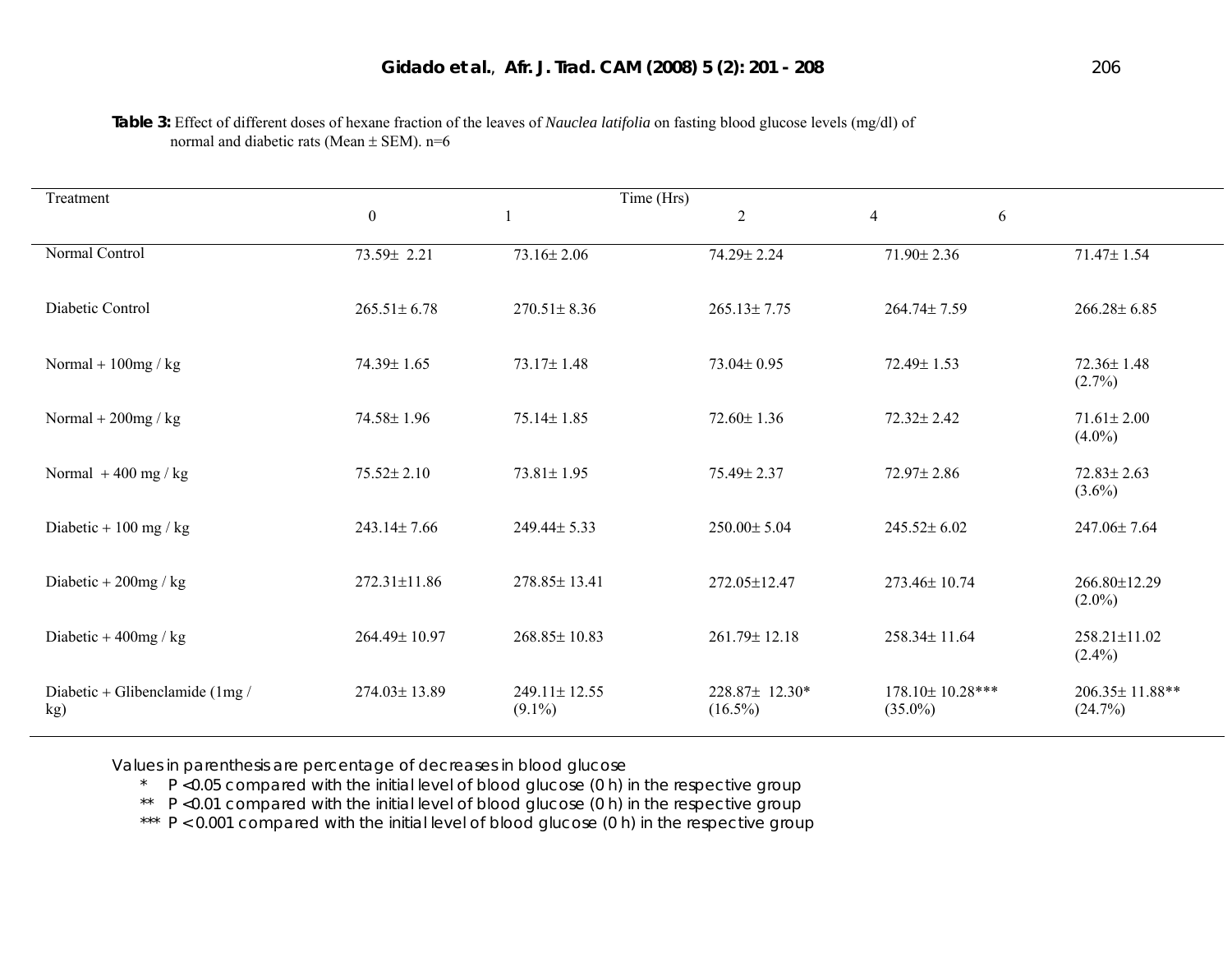The hypoglycaemic and antihyperglycaemic activity of the extracts of *N. latifolia* leaves could arise through stimulation of insulin secretion from β-cells, increased availability of insulin or inhibition of intestinal absorption of glucose. The exact mechanism of the hypoglycaemic action of the plant extracts remains unknown at present but that it produces results similar to that of glibenclamide, supposes at least in part that a certain pancreatic activity is possible (Subramoniam et al.,1996; Prince et al., 1999).

Results of this study support the antidiabetic property of *N. latifolia* and thus substantiate the traditional use of the plant as a remedy for diabetes mellitus. Research is going on to study the effect of long term administration of the extracts to diabetic rats and to also probe the nature of the Phytochemical (s) responsible for the hypoglycaemic activity.

# **References**

- 1.Aderibigbe, A. O., Emudianughe, T.S. and Lawal, A.S. (2001). Evaluation of the antidiabetic action of *Mangifera indica* in mice. Phytother. Res., **15:** 456-458.
- 2.Akubue, P. and Mittal, G.C. (1982). Clinical evaluation of a traditional herbal practice in Nigeria: a preliminary report. J. Ethnopharmacol., **6:** 355 – 359.
- 3.Andra-Cetto, A., Wiedenfeld, H., Revilla, M.C. and Sergo, I.A. (2000). Hypoglycaemic effect of *Equisetum myriochatum* aerial parts on streptozotocin diabetic rats. J. Ethnopharmacol., **72:** 129-133.
	- 4. Arulselvan, P. and Subramanian, S. (2007). Effect of M*urraya koenigii* leaf extract on carbohydrate metabolism studied in streptozotocin induced diabetic rats. Int. J. Biol. Chem., **1:** 1-8.
	- 5. Boye, G.L. (1990). Studies on antimalarial action of *Creptolepis sanguinolenta* extract. Proc. Int. Sym. on East – West Med. Seoul, Korea. 243 – 251.
	- 6. Elujoba, A.A.A. (1995). Female infertility in the hands of traditional birth attendants in South West Nigeria. Fitoterapia., **66:** 239 – 248.
	- 7. Gidado, A., Ameh, D.A. and Atawodi, S.E. (2005). Effect of *Nauclea latifolia* leaves aqueous extract on blood glucose levels of normal and alloxan-induced diabetic rats. Afr. J. Biotech., **4:** 91-93.
	- 8. Handa, S.S., Chawla, A.S., Maninder, A. (1989). Hypoglycaemic plants a review. Fitoterapia., **60:** 195 222.
	- 9. Herrera Arellano, A., Aguilar Santamaria, L., Garcia Herrnandez, B., Nicasio Torres, P. and Tortoriello, J. (2004). Clinical trial of *Cecropia obtusifolia* and *Marrubium vulgare* leaf extracts on blood glucose and serum lipids in type 2 diabetics. Phytomedicine., **11:** 561 – 566.
	- 10. Holman, R. R. and Turner, R.C. (1991). Oral agents and insulin in the treatment of NIDDM. In: Pickup, J., Williams. G. (Eds.), Text Book of Diabetes. Blackwell Oxford, pp. 469.
	- 11. Ivorra, M.D., Paya, M. and Villar, A. (1989). A review of natural products and plants as potential antidiabetic drugs. J. Ethnopharmacol., **27:** 243 – 275.
	- 12.Jia,W., Gao, W. and Tang, L. (2003). Antidiabetic herbal drugs officially approved in China. Phytother. Res., **17:** 1127 – 1134.
	- 13.Junod, A., Lambert, A.E., Stauffacher, W. and Renold, A.E. (1969). Diabetogenic action of streptozotocin: relationship of dose to metabolic response. J. Clin. Invest., **48:** 2129 – 2139.
	- 14. Kerharo, J. (1974). Historic and ethnopharmacognosic review on the belief and traditional practices in the treatment of sleeping sickness in West Africa. Bull Soc. Med. Afr. Noire Lang FR., 19: 400 – 420.
- 15. Kokwaro, J.O. (1976). Medicinal plants of East Africa. East African literature bureau, Nairobi.
- 16. Madubunyi, I.I. (1995). Anti hepatotoxic and trypanocidal activities of the ethanolic extract of *Nauclea latifolia* root bark. J. Herbs Spices Med. Plants., **3:** 23 – 53.
	- 17. Malalavidhane, T.S., Wickramasinghe, S.M.D., Perera, M.S.A. and Jansz, E.R. (2003). Oral hypoglycaemic activity of *Ipomoea aquatica* in streptozotocin induced-diabetic Wistar rats and Type II diabetics. Phytother. Res., **17:** 1098-1100.
	- 18. Marles, R.J., Farnsworth, N.R. (1995). Antidiabetic plants and their active constituents. Phytomedicine., **2:** 137 – 189.
	- 19. Ohkubo, Y., Kishikawa, H. and Araki, E. (1995). Intensive Insulin therapy prevents the progression of diabetic microvascular complications in Japanese patients with non – Insulin dependent diabetes mellitus: a randomized prospective six year study. Diabetes Res. Clin. Pract., **28:** 103 – 117.
	- 20. Ojewole, J.A.O. (2002). Hypoglycaemic effect of *Clausena anisata* ( Willd) Hook methanolic root extract in rats. J. Ethnopharmacol., **81:** 231-237.